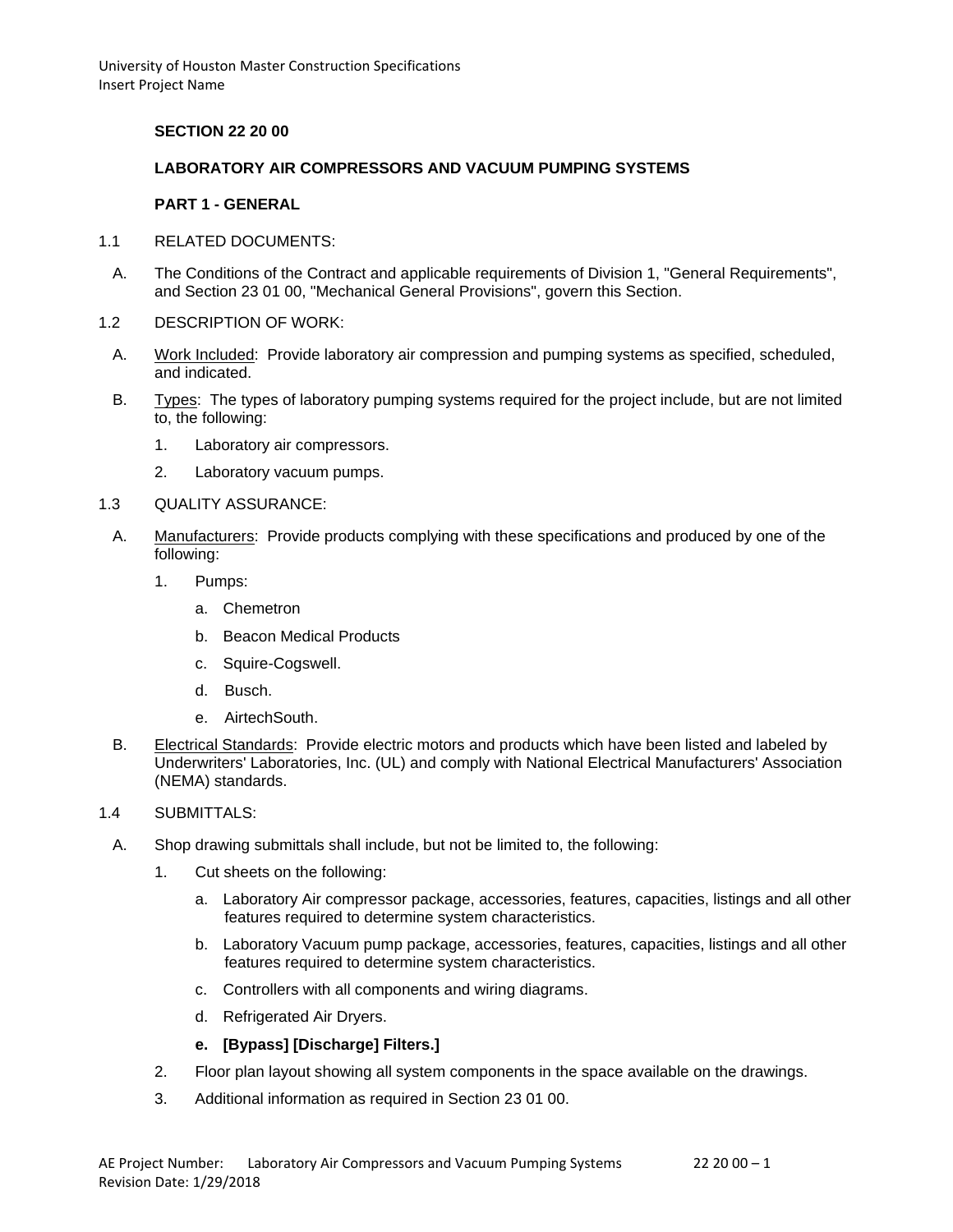- 1.5 PRODUCT DELIVERY, STORAGE AND HANDLING:
	- A. Deliver pumping systems, controllers, and accessories in factory-fabricated water-resistant wrapping.
	- B. Handle pumping systems, controllers, and accessories carefully to avoid damage to material component, enclosure, and finish.
	- C. Store pumping systems, controllers, and accessories in a clean, dry space and protect from the weather.

## **PART 2 - PRODUCTS**

## **[EDIT TO SUIT PROJECT]**

- 2.1 LABORATORY AIR COMPRESSORS
	- A. General: Provide a factory assembled packaged **[duplex] [triplex]**, **[skid mounted] [horizontal receiver mounted]** oil-free **[reciprocating] [liquid-ring]** air compressor assembly with all required trim and components for a complete and operational system. Where self-contained breathing apparatus or supplied breathing air is required, the system shall be capable of providing revised Grade "D" air quality as specified by CGA standards. Pre-approval for such equipment must be secured from **EHLS**

### **[Select one of the following]**

- B. Compressors: Air compressors shall be the oil-free reciprocating types. Compressors shall be vertical, air-cooled, non-lubricated type designed with a positive pressure compressed air seal to prevent migration of lubricating oil from the crankcase to the compression chamber.
	- 1. Each compressor shall be capable of **[ ]**SCFM inlet capacity at 50 PSIG minimum with high efficiency open drip-proof motors rated for **[ ]** HP, **[460]** V, 3 PH, 60 hz. Refer to Section 23 04 00 for additional motor requirements.
	- 2. Motor-compressor units shall be capable cycling at a maximum rate of 10 starts per hour and shall be pressure controlled for on/off cycling.]

### **[Or]**

- C. Compressors: Air compressors shall be the oil-free, single-stage, positive-displacement, nonpulsating, liquid ring type. Compressors shall have enclosed rotors, conical porting to facilitate adjustment of internal clearances and single piece cast iron bodies.
	- 1. Each compressor shall be capable of **[ ]**SCFM inlet capacity at **[ ]** PSIG minimum and shall be flexible coupled to a high efficiency open drip-proof motors rated for **[ ]** HP, [460] V, 3 PH, 60 Hz. Refer to Section 23 04 00 for additional motor requirements.
	- 2. Motor-compressor units shall be capable cycling at a maximum rate of 10 starts per hour and shall be pressure controlled for on/off cycling.

### **[Use the following with liquid ring compressors**

D. Compressor Cooling: Each compressor shall be cooled using a **[recirculated]** compressant seal water system including **[a heat exchanger and]** provisions for a **[1.0] [ ]** gpm fresh water constant purge. **[Heat exchanger shall be of a tube and shell design and shall be sized for nominal [61**°**F] cooling water in the heat exchanger shell.]** The cooling system shall be completely factory piped and wired such that the only required field connections shall be cold water supply**[,] [and]** drain**[.] [and cooling water supply and return.]** All required, isolation valves, control valves, controls, backflow preventers and other accessories shall be factory installed, piped, wired and tested. **[A separate manually valved [7.0] [ ] gpm once-through seal water system shall be provided for backup operation.]** A Clayton RP-2 or approved equal reduced pressure type backflow preventer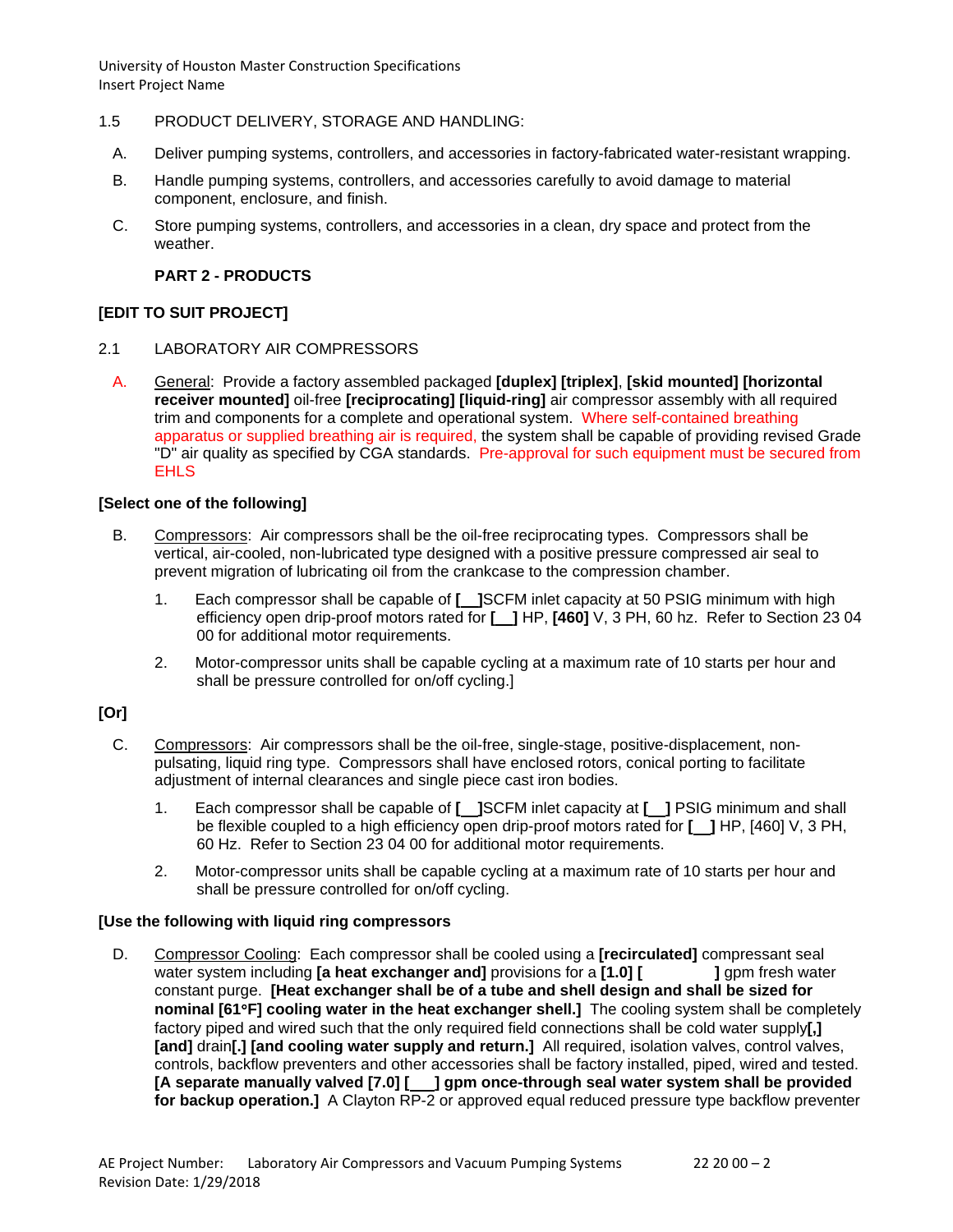shall be provided on the inlet to the seal water supply system. A high temperature sensor shall be factory installed in each cooling water circuit and shall be factory wired to a terminal block in the compressor control panel for monitoring **[by .]**

- E. Controller: All electrical controls shall be furnished in a UL approved NEMA 1 control panel for sequential operation of the compressors and shall be **[factory mounted on the package] [wired for remote wall mounting].**
	- 1. Panel shall include:
		- a. **[2][3]** Magnetic full voltage, non reversing (FVNR) magnetic motor starters with three phase overload protection.
		- b. **[3][4]** Fused disconnect switches, one for each compressor and one for the control transformer.
		- c. **[2][3]** Run time meters, one for each compressor.
		- d. Cam time alternator to automatically switch lead/lag operating sequence of the compressors.
		- e. Phase failure relay (Refer to Section 23 04 00).
		- f. Primary and secondary fused control power transformer.
		- g. **[2][3]** HOA switches, one for each compressor.
		- h. **[2][3]** Red running indicator lamps, one for each compressor.
		- i. Alarm indicator light and silenceable alarm with remote alarm contact for thermal overload (loss of cooling water flow) alarm. This alarm will be monitored by **[ .]**
	- 2. The control panel shall be designed for a single [480] Volt, 3 Phase 60 Hz input feeder. Control Power shall have a separate fused disconnect tapped off of the main input feeder such that the compressor disconnect switches do not disconnect control power.

## F. Refrigerated Air Dryers: Provide refrigerated type air dryers with capacities as scheduled on the drawings. **[Air dryers shall be piped in parallel with the air purifier for standby use and in series with the air purifier for aftercooling.]**

- 1. Each air dryer shall be as shown or required and the unit shall be furnished with an on-off power switch, power on light, high air temperature warning light, refrigerant suction pressure gauge, inlet air pressure gauge, outlet air pressure gauge, inlet air temperature gauge, outlet air temperature gauge, automatic drain with shut off valve, thermal protection for the compressor with automatic reset, low ambient fan control, a unit mounted disconnect switch and all controls required for automatic operation.
- 2. The dryer installed for bypass use shall be standard air dryer with an air-to-air heat exchanger to reheat discharge air. The air purifier air dryer (aftercooler) shall be similar to a standard air dryer but shall not have an air-to-air heat exchanger and shall have a knob for external adjustments of discharge air temperature from 35°F to 70°F.
- 3. Air dryer shall be a **[Hankison Series 80 or approved equal.]**
- G. **[Bypass Loop] [Discharge]** Filters: **[Provide a filtered air purifier bypass loop.]** The filters installed in the air [purifier bypass loop] [compressor discharge] shall consist of a Hankison 3100 Series or approved equal one micron absolute filter with auto drain and a Hankison Model 3801-2 or approved equal activated carbon absorbent filter. Hankison Model 3801-2 or approved equal differential pressure alarms shall be installed across each of the bypass loop filters for monitoring by **[**

**]** Alarm pressure settings shall be set as recommended by the filter manufacturer. The absolute filter auto drain connection shall be piped to the nearest floor drain.]

H. Aftercooler: Factory assembled Medical Air Compressor package shall include integral aircooled aftercoolers with 25°F CTD.]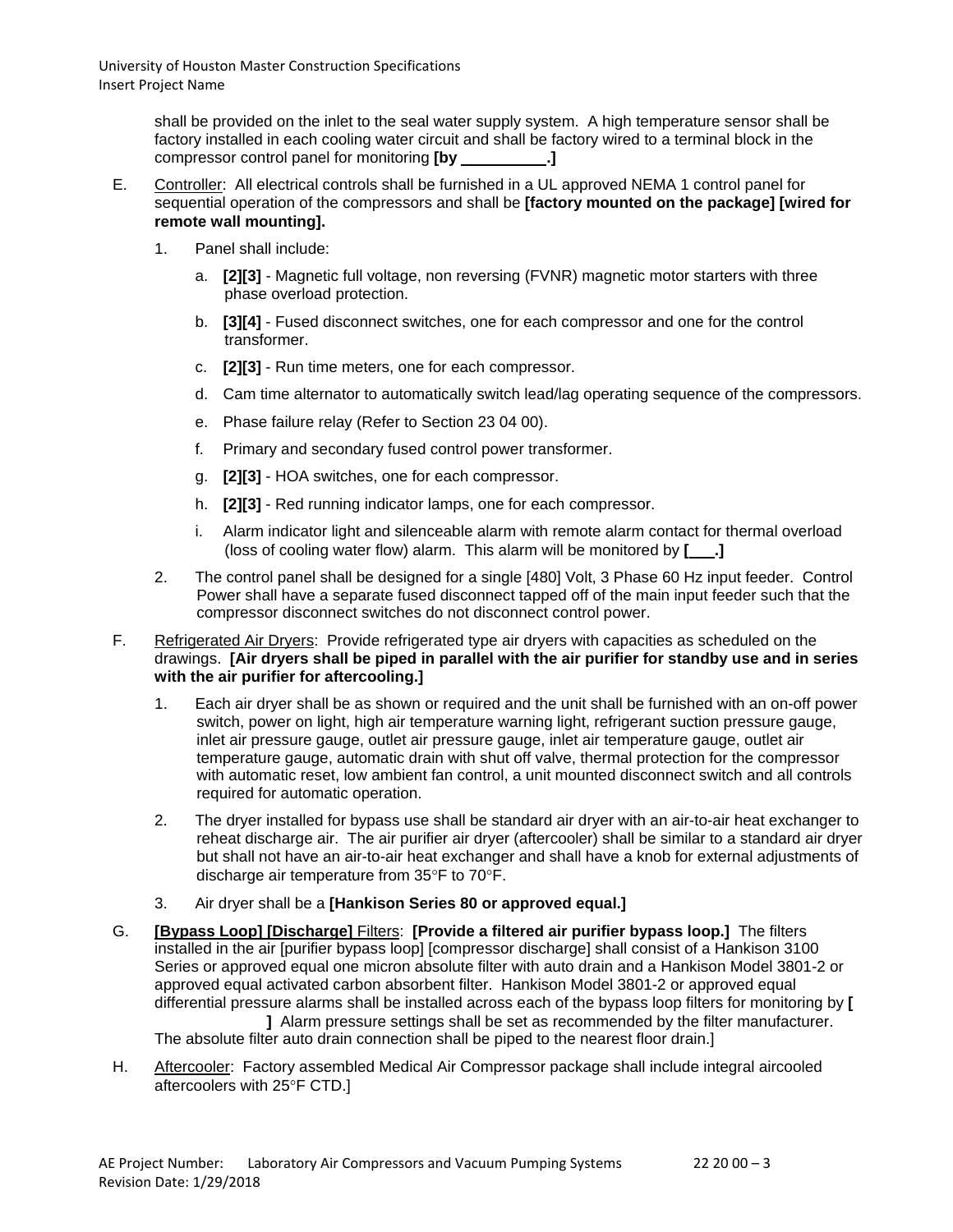- I. Accessories: Provide a weatherproof outside air intake filter/muffler for installation on the system intake. Provide the following accessories for each compressor: isolation valves, pressure relief valves, inlet and discharge check valves, regulators, pressure reducing valves, gauge glass and ball float valves, pressure switches, flow control valves, solenoid valves, strainers, shock arrestors, flexible connections, flow switches, gauges and other required accessories for a complete and fully functional and operational system.
- J. Air Tank: Provide a **[ ] [gallon] [cubic foot]** vertical galvanized 125 psi ASME air receiver suitable for **[medical] [laboratory]** air use and provided with suitable leg supports, automatic drain, tank level sight glass, ASME pressure relief valve and pressure gauges. Tank shall be factory mounted on the compressor skids and pre-piped.
- K. Factory Testing: The compressor manufacturer shall conduct factory tests to verify that the actual compressor performance is within 5 percent of the specified rating and that compressor power consumption does not exceed the nominal rating or the compressor horsepower nominal rating. Certified test data shall be included in the system Operating and Maintenance Manuals.
- L. Components: All components of the Laboratory Air Compressor System shall be furnished by a single supplier who shall provide a complete shop drawing package detailing all system components and with detailed system field installation drawings. The supplier shall certify that the system as provided meets all the requirements of NFPA 56F and 99.
- M. Testing, Start-up and Certification: The entire installation of the Laboratory Air Compressor System shall be checked out, tested, started up and certified by the system supplier. After checkout, testing and startup, the system supplier shall provide the Owner with a notarized letter certifying that the system is properly sized and installed and that the system is in proper working order and complies with all applicable requirements of NFPA 56F and 99. Refer to Section 23 05 3 for additional testing requirements.

## 2.2 LABORATORY VACUUM PUMPS

A. General: Provide a factory assembled packaged **[duplex] [triplex], [skid mounted] [horizontal receiver mounted] [rotary vane] [liquid ring]** type vacuum pump assembly with all required trim and components for a complete and operational system. The entire system shall be capable of passing liquids and soft solids directly through the vacuum pumps to waste.

### **[select one of the following]**

- **B. Vacuum Pumps: Vacuum pumps shall be rotary positive displacement, direct drive, total oil recirculated, air cooled type with cast iron body, rotor and end plates. Fiber vanes shall be free sliding in the rotor to compensate for wear and shall be designed for long life operation.**
	- 1. Pumps shall be single stage, multi-vane, rated for continuous duty, capable of operation at 29.3" Hg. The pump shall be equipped with a built-in exhaust filter to make exhaust air 99.9% oil-free, exhaust pressure gauge, inlet check valve, wire mesh inlet screen and full oil recirculation system with four stages of oil separation.
	- 2. Pumps shall run quietly, not to exceed 85 decibels when running and shall be capable of using any standard SAE 10W-30 non-detergent oil.
	- 3. Motor-pump units shall be capable of continuous operation or cycling at a maximum rate of 10 starts per hour and shall be vacuum pressure controlled for on/off cycling.
	- 4. Pumps shall be rated at minimum **[ ]** SCFM @ **[19"][20"]** Hg. Motors shall be open drip-proof high efficiency **[ ]** HP, **[460**] V, 3 PH, 60 Hz. Refer to Section 23 04 00 for additional motor requirements.

## **[Or]**

C. Vacuum Pumps: Vacuum pumps shall be oil-free, single-stage, positive-displacement, non-pulsating, liquid ring type as scheduled. Pumps shall have enclosed rotors and single piece cast iron bodies.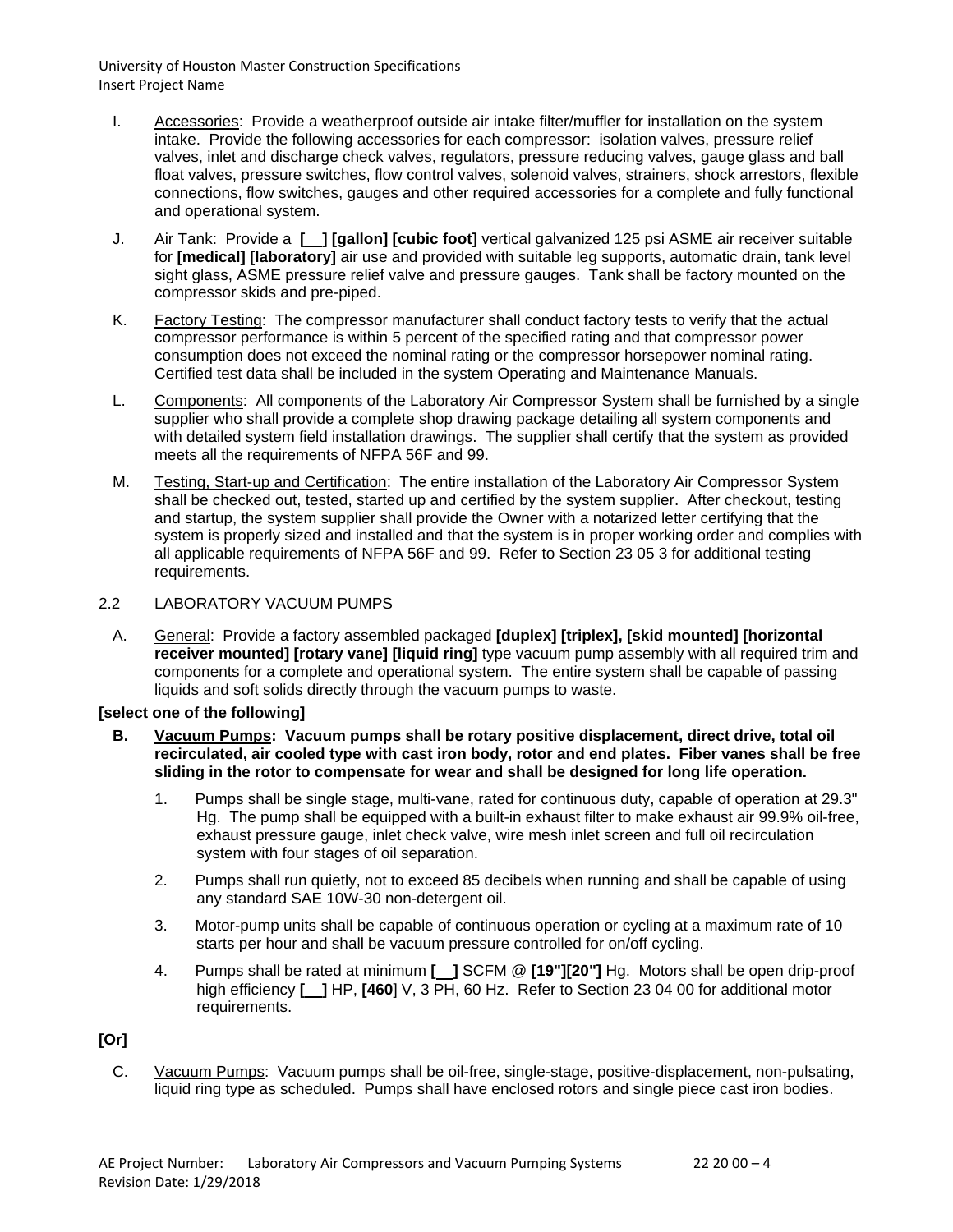- 1. Each pump shall be capable of a minimum of **[ ]** SCFM @ 20" Hg minimum shall be flexible coupled to a high efficiency open drip-proof rated for **[ ]** HP, **[460]** V, 3 PH, 60 Hz. Refer to Section 23 04 00 for additional motor requirements.
- 2. Motor-pump units shall be capable of continuous operation or cycling at a maximum rate of 10 starts per hour and shall be vacuum pressure controlled for on/off cycling.]

## **[Use the following with liquid ring compressors]**

- D. Pump Cooling: Each pump shall be cooled using a **recirculated** compressant seal water system including [a heat exchanger and] provisions for a **[1.2] [ ]**gpm fresh water constant purge. **[Heat exchanger shall be of a tube and shell design and shall be sized for nominal [61**°**F] cooling water in the heat exchanger shell.**] The cooling system shall be completely factory piped and wired such that the only required field connections shall be cold water supply**[,] [and]** drain **[.] [and cooling**  water supply and return.] All required, isolation valves, control valves, controls, backflow preventers and other accessories shall be factory installed, piped, wired and tested. **[A separate manually valved [12.0] [ ] gpm once-through seal water system shall be provided for backup operation.]** A Clayton RP-2 or approved equal reduced pressure type backflow preventer shall be provided on the inlet to the seal water supply system. A high temperature sensor shall be factory installed in each cooling water circuit and shall be factory wired to a terminal block in the pump control panel for monitoring **[by .]**
- E. Controller: All electrical controls shall be furnished in a UL approved NEMA 1 control panel for sequential operation of the compressors and shall be **[factory mounted on the package] [wired for remote wall mounting].**
	- 1. Panel shall include:
		- a. **[2][3]** Magnetic full voltage, non-reversing (FVNR) motor starters with three phase overload protection.
		- b. **[3][4]** Fused disconnect switches, one for each pump and one for the control transformer.
		- c. **[2][3]** Run time meter, one for each vacuum pump.
		- d. A cam time alternator to automatically switch lead/lag operating sequence of the pumps.
		- e. A phase failure relay (Refer to Section 23 04 00).
		- f. Primary and secondary fused control power transformer.
		- g. **[2][3]** HOA switches, one for each pump.
		- h. **[2][3]** Red running indicator lamps, one for each pump.
		- i. Alarm indicator light and silenceable alarm with remote alarm contact for thermal overload (loss of cooling water flow) alarm. This alarm will be monitored by **[ .]**
	- 2. The control panel shall be designed for a single **[480]** Volt, 3 Phase 60 Hz input feeder. Control Power shall have a separate fused disconnect tapped off of the main input feeder such that the compressor disconnect switches do not disconnect control power.
- F. Vacuum Tank: Provide a **[ ] [gallon] [cubic foot]** vertical galvanized 125 psi ASME vacuum receiver suitable for **[medical] [laboratory]** vacuum use and provided with tank drain valve, relief valve, gauge glass assembly and tank gauge.
- G. Accessories: Provide gauges, isolation valves, inlet check valves, sediment strainers, vacuum switches, flow control valves, solenoid valves, shock arrestors, antisiphon fittings, flexible connections, flow switches, discharge separators/ silencers and other required accessories for a complete and fully functional and operational system.
- H. Factory Testing: The pump manufacturer shall conduct factory tests to verify that the actual pump performance is within 5 percent of the specified rating and that pump power consumption does not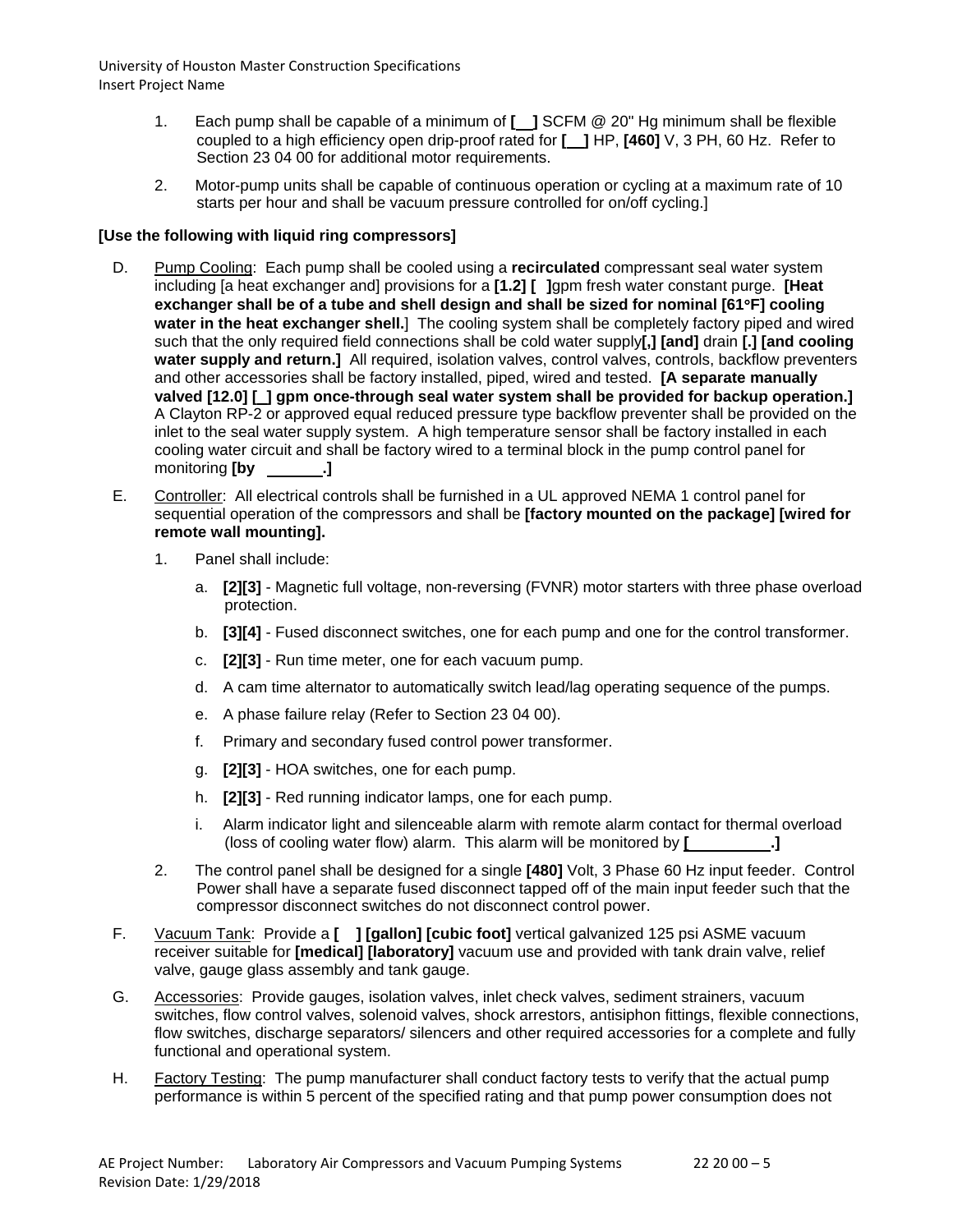> exceed the nominal rating or the pump horsepower nominal rating. Certified test data shall be included in the system Operating and Maintenance Manuals. Refer to Section 23 05 93.

- I. Components: All components of the Laboratory Vacuum Pump System shall be furnished by a single supplier who shall provide a complete shop drawings package detailing all system components and with detailed system field installation drawings. The supplier shall certify that the system as provided meets all the requirements of NFPA 99F.
- J. Testing, Start-up and Certification: The entire installation of the Laboratory Vacuum System shall be checked out, tested, started up and certified by the system supplier. After checkout, testing and startup, certifying that the system is properly sized and installed and that the system is in proper working order and complies with all applicable requirements of NFPA 99. Refer to Section 23 05 93 for additional testing requirements.

# **PART 3 - EXECUTION**

## 3.1 INSTALLATION:

- A. General: Installer shall examine conditions under which pumping are to be installed and notify Contractor in writing of conditions detrimental to proper and timely completion of the Work. Do not proceed with the Work until unsatisfactory conditions have been corrected in a manner acceptable to Installer.
- B. Installation: The systems shall be installed as shown on the drawings and in accordance with manufacturer's written instructions and detailed field installation drawings.
- C. Alignment: Check alignment and, where necessary, realign shafts of motors and pumps within tolerances recommended by manufacturer.
- D. Housekeeping Pads/Vibration Isolation: Refer to Section 23 03 00 and Section 23 05 48 for applicable requirements.
- E. Drain Lines: Provide drain lines (3/4" minimum) from each pumping system to the nearest floor drain.
- **F. Cooling Water: Coordinate cooling water connections to the system[.] [with the HVAC Subcontractor.]**
- G. Air Compressor Intake: The air compressor filter shall be located **[as shown on the Drawings] [a minimum of 3 feet above the roof level]**, a minimum of 25 feet away from sources of contamination and a minimum of 10 feet away from the other intakes.
- H. Vacuum Pump Discharge: The vacuum pump discharges shall be discharged through the roof and shall be turned down and screened to prevent entry of water, insects and foreign matter. The discharge outlet shall be located a minimum of 25 feet from any air intakes.

### 3.2 START-UP SERVICES:

- A. General: The pumping system supplier shall provide pump checkout, start-up, testing and adjusting of system components. The pump supplier shall also train the Owner's Engineer in the proper operation and maintenance of these pumping systems.
- B. Checkout: After pumps have been in operation for 90 days, the contractor shall check all seals and replace any which are defective.
- 3.3 TESTING:
	- A. General: Test and adjust all installed laboratory pumps**[,] [and]** controllers**[, and annunciators]** to verify proper operation as specified herein and as recommended by the manufacturers. Where specified hereinabove, start-up, testing, and adjustment shall be provided by a representative of the equipment supplier.
	- B. Functional Tests: Test pumps**[,] [and] controllers[, and annunciators]** to verify that all control, alarm and indicator functions operate properly and to verify that pump discharge pressures and flows are as specified.